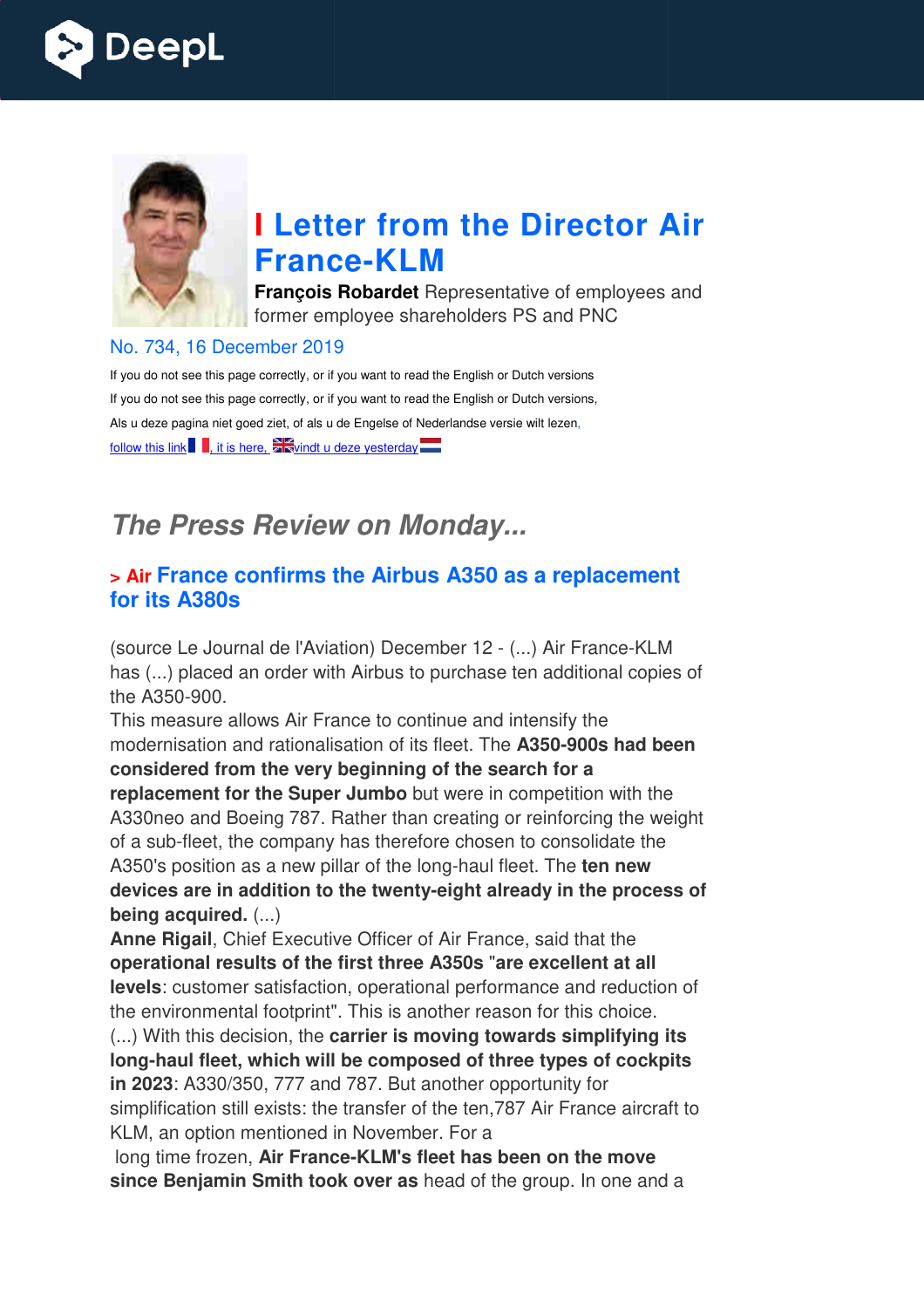half years, the new CEO of the group will have accelerated the withdrawal of ATRs and ERJs145s from Air France HOP! fleet, decided to strengthen KLM Cityhopper's fleet by 21 Embraer 195-E2, to integrate sixty A220s at Air France to replace the A318 and A319s, to review the distribution between Air France and KLM of the A350 and 787 order book and to increase commitments for the A350 and 777-300ERs. The **Air France A320/321 single-aisle fleet still needs to be modernised, even though the** company has already announced that it will invest €1 billion a year to modernise its fleet.

*My comment: The Airbus A350 is the ideal replacement for the A380s and will allow Air France to achieve significant fuel savings.* 

*It also has an advantage in attracting passengers. The A350 is even quieter than its predecessor, the A380.*

## **> Air France-KLM: Anne-Marie Couderc will be reappointed as President**

(source La Tribune) December 14 - **According to corroborating sources, the Group's Board of Directors** unanimously **validated** this Wednesday the proposal of the Appointments Committee to propose to the next General Assembly to be held in May 2020 the **reappointment of Anne-Marie Couderc in her functions.** (...) Anne-Marie Couderc will be (...) constrained by the Articles of Association on the age limit for resigning from her duties as President (...) one year later, in May 2021  $(\ldots).$ 

#### **When asked, Air France-KLM did not comment.**

 The question of whether it would be appropriate to renew the presidency for only one year was quickly dismissed. Anne-Marie-Couderc's good relations (and complementarity) with Air France-KLM's CEO Ben Smith, but also with the French State and KLM's management, led to the renewal of the contract, which she had requested.

Given the stalemate in negotiations between France and the Netherlands on the governance of the group, which has been completely disrupted since the Dutch State took over the group's capital last February, no one wanted to create new tensions on the subject of the group's presidency. (...)

*My comment: The term of office of the President of Air France-KLM expires in May. Its succession or renewal is therefore topical.*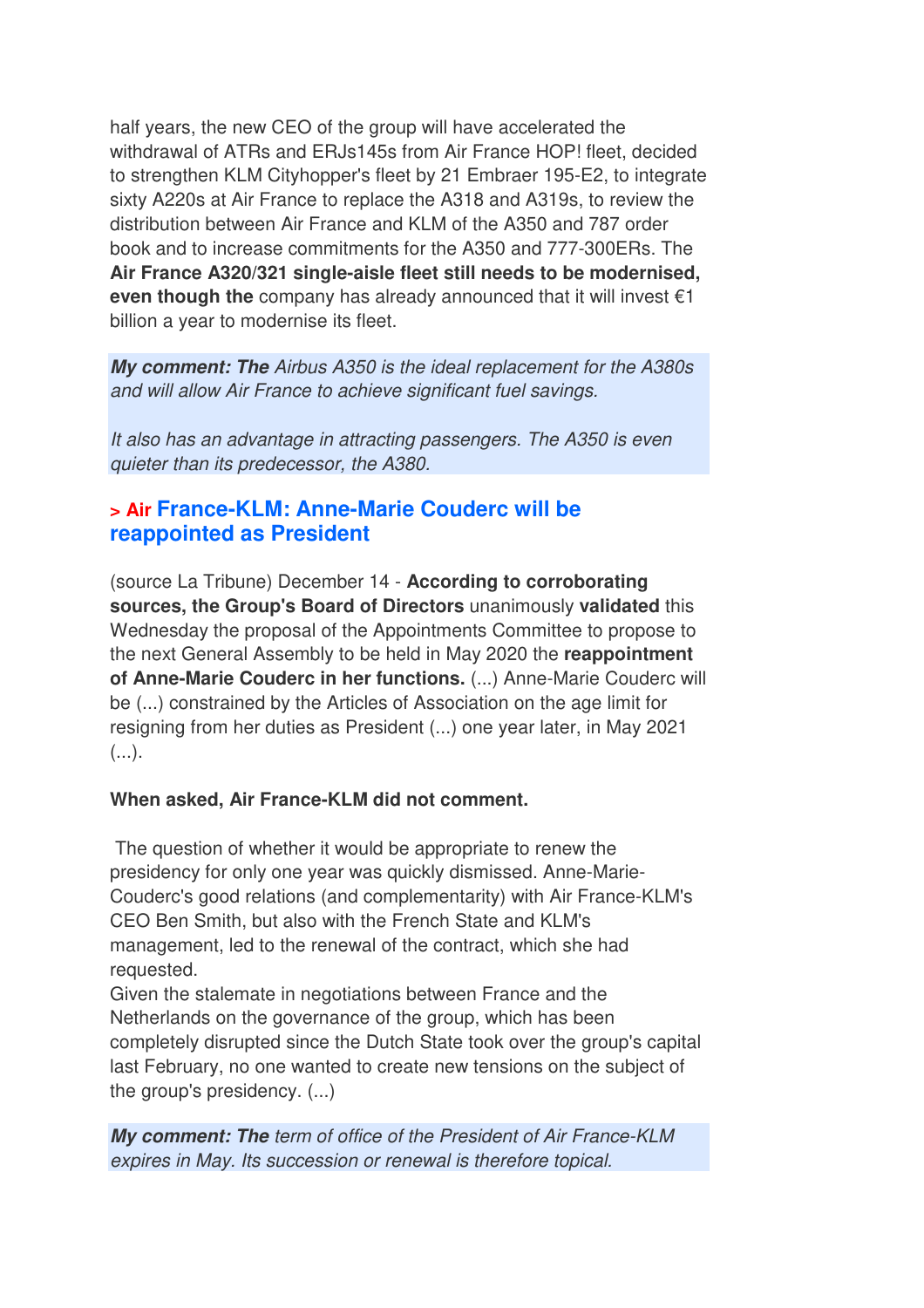*Other positions of responsibility within the Air France-KLM Group are held by women (non-exhaustive list):* 

 *. the chairmanship of two of the main subsidiaries (Air France and Transavia France),* 

*. the Group's General Secretariat,* 

*. the Group's Maintenance Department,* 

*. as well as the chairmen of the four committees responsible for preparing and facilitating the work of the Board of Directors on specific issues (appointment and governance, audit, sustainable development, compensation).* 

*It should also be noted that more than 40% of the directors of the Air France-KLM Group are women.*

#### **> Parliament wants clarification on the shrinking of KLM**

(source De Telegraaf translated with Deepl) December 11 - **Parliament is concerned** (...) that **KLM must remove a Boeing 747 from its fleet for the** benefit of French pilots. (...)

 "Ben Smith, CEO of Air France-KLM, has just met with the Dutch Airline Pilots Association (VNV) to dispel his concerns," says MP Paternotte (D66). "We find too often that KLM does not take a stronger position in the group, even if a stake has been acquired for this purpose. It is time for us to obtain solid guarantees from Paris, which were promised to us after the acquisition of the shares."

At the end of February, the Dutch government became the second largest shareholder of Air France-KLM, in order to preserve the public interest of KLM and Schiphol for the Dutch economy. Since then, a working group of the Dutch and French governments has been examining the governance of airline consolidation. Hoekstra[Dutch Finance Minister] wants guarantees on independent trade operations and KLM routes, but the negotiations are "complex", the minister said a few weeks ago.

Smith has concluded unilateral agreements with the French pilots' union concerning the allocation of the fleet. **In order to calm the French pilots, the CEO promised Air France more aircraft for the French division. Air France will now receive 2.5 aircraft for each new KLM aircraft**. The weak point of these agreements is that KLM makes more profits than Air France.

**With the new agreements, Air France-KLM is financially disadvantaged and this could be to the detriment of routes and jobs in the Netherlands**. The VNV considers it "unacceptable" that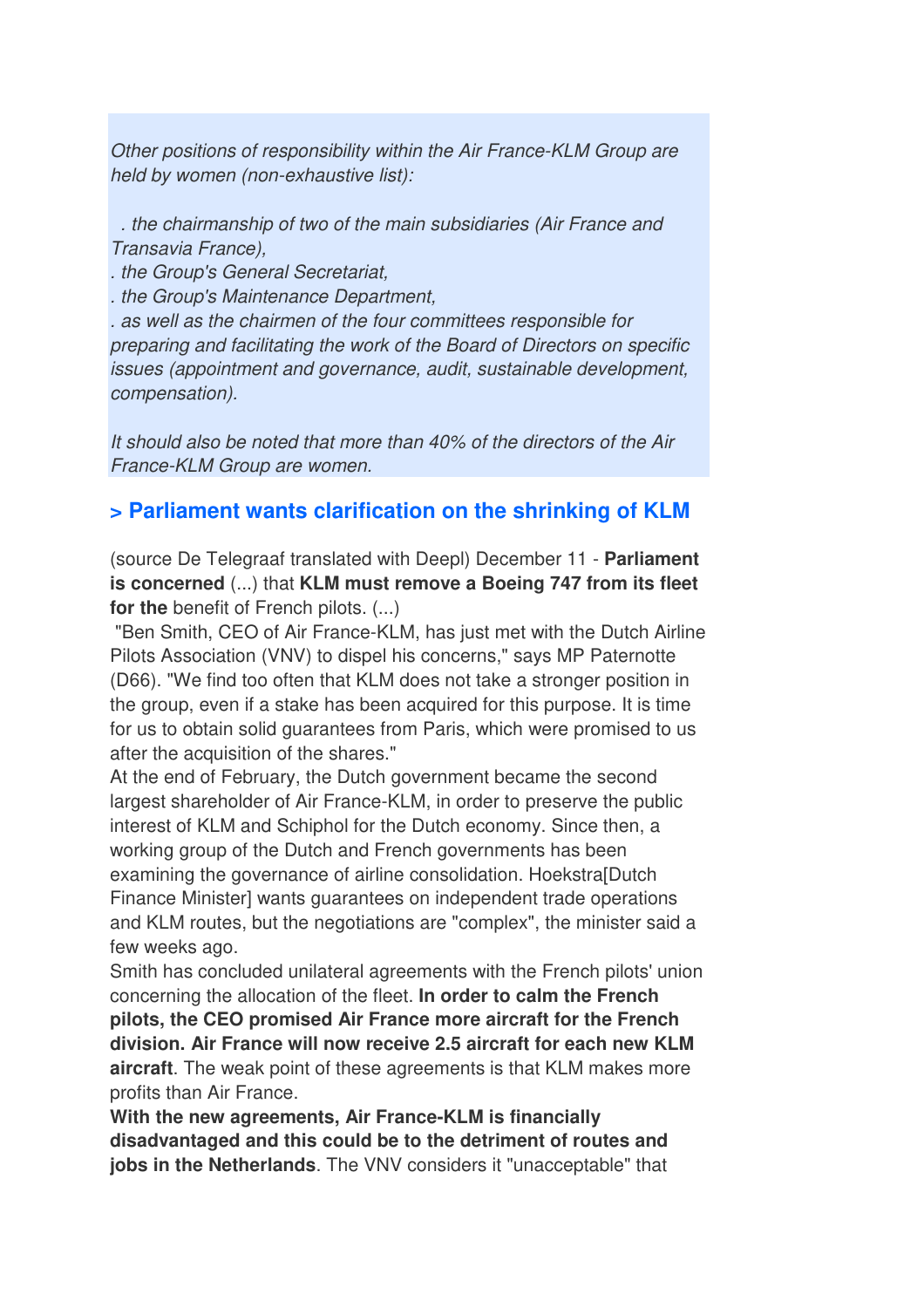Smith should solve a French problem to the detriment of KLM's activities. The PvdA and D66 want to know from Hoekstra to what extent KLM will be limited in its commercial activities.

*My comment: The concerns of the KLM pilots are legitimate, but they are unfounded.* 

*While important decisions, such as fleet renewal, are taken by the Air France-KLM Board of Directors, the subsidiaries finance them from their own revenues. Contrary to some popular belief, there is no cash transfer between Air France and KLM.* 

*As Peter Hartman, CEO of KLM between 2007 and 2013, recently pointed out, "KLM has been able to grow over the years thanks to Air France - and not despite it. KLM has won an incredible number of long-haul destinations, destinations that we should have abandoned as an independent carrier.* 

### **> China Southern uses AFI-KLM E&M for its Airbus A350s**

(source Air & Cosmos) December 12 - While the Airbus A350 has just joined **China Southern Airlines**' fleet**, the latter has just signed an MRO equipment support contract with AFI KLM E&M for all twenty Airbus A350s.** The maintenance program includes maintenance, repairs and logistics services. In addition to the global "pools" in Paris, Singapore and Detroit, the operator has access to a regional parts pool based in Shanghai as well as an MBK (Main Base Kit) in Guangzhou and Beijing.

**With this regional pool**, AFI KLM E&M can immediately take over China Southern Airlines' A350 fleet at any stopover in China, eliminating **the risk of operational delays due to long customs clearance and transport processes when shipping equipment from other countries.**

## **> Air France KLM strengthens its cooperation with Qantas**

(source: Boursier com) December 10 - Air France KLM is expanding in Australia and Southeast Asia by strengthening its collaboration with the Qantas Group. By the end of December, **Air France and KLM plan to launch a code-share agreement on routes operated by JetStar Asia Airways and JetStar Airways, two member airlines of the Qantas Group**.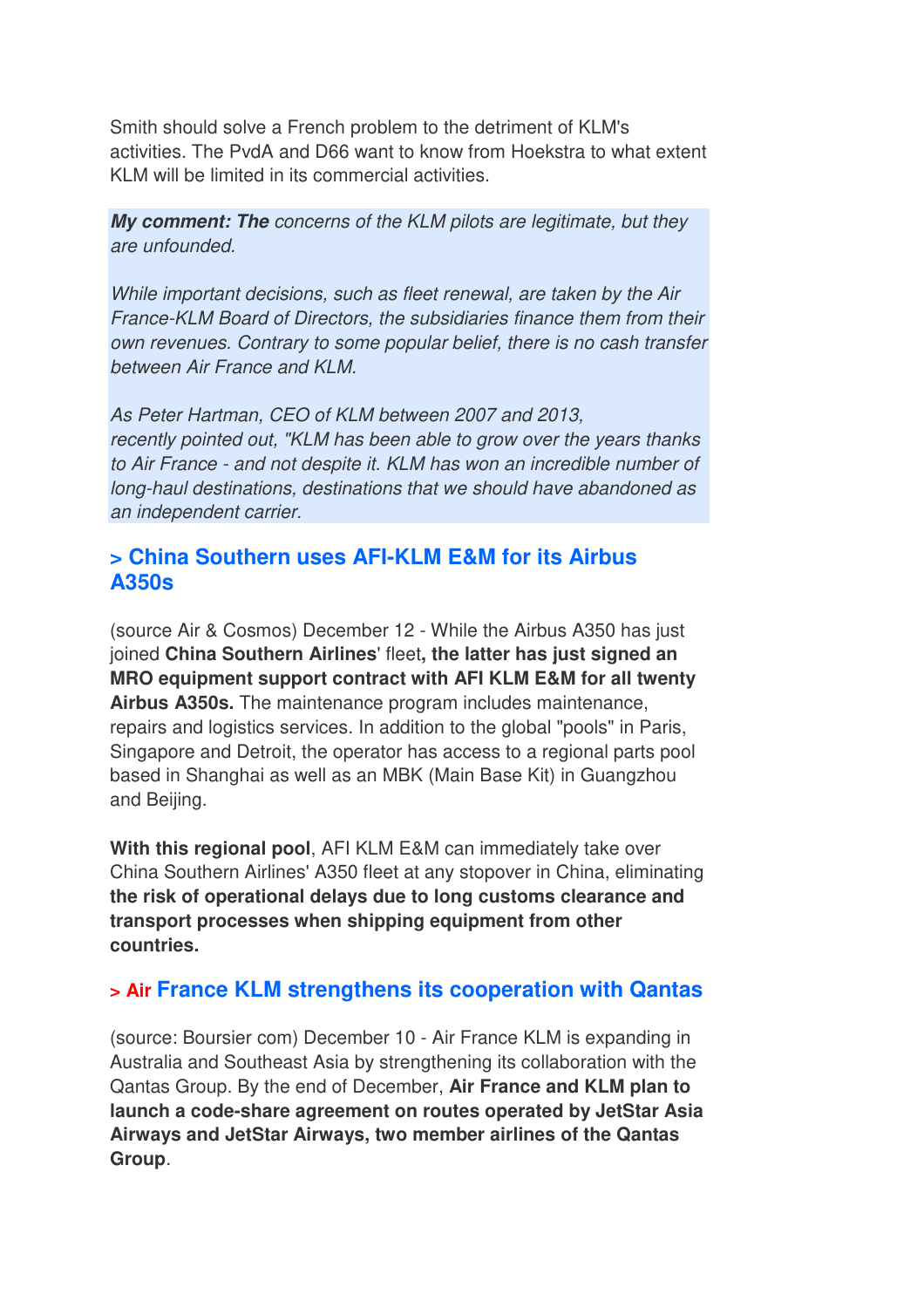This new agreement will provide new destinations in Southeast Asia and Australia via JetStar Asia Airways flights **from Singapore and** JetStar Airways flights **from Denpasar**. Air France and KLM customers will thus benefit from a seamless travel experience, with the same ticket for their entire trip and the transfer of luggage to their final destination  $(\ldots)$ .

**During the winter 2019 season, KLM plans to set up code-share agreements on JetStar Airways flights to 4 Australian destinations as a** continuation of its Denpasar service: Adelaide, Melbourne, Perth and Sydney. **Also in December 2019, Air France, KLM and Qantas will extend their code sharing to their respective flights to and from Bangkok**, in addition to the existing agreements on routes via Singapore and Hong Kong. This extension will allow a third possibility to be added to link Amsterdam and Paris to Sydney. (...)

*My comment: Air France-KLM is re-establishing links with Qantas and its subsidiaries to serve Australia.* 

*In 2013, following the alliance signed between Qantas and Emirates, the Air France-KLM group had to terminate its partnership with Qantas.*

## **> When analysts marry Air France-KLM and easyJet**

(source Les Échos) December 12 - **In a very detailed study, Citigroup experts develop the hypothesis that easyJet will be acquired by Air France-KLM by 2025**. They present it as the best solution to halt the decline of the Franco-Dutch group on the intra-European market. What if Air France-KLM bought easyJet with the help of its partners Delta and China Eastern? This is the hypothesis developed by a team of Citigroup analysts in London in a study on the prospects for consolidation in the European sky by 2025. "We imagined what European air transport might look like in 2025," says Mark Manduca, Citi Research's lead analyst for Europe, Africa and the Middle East. **We have come to the conclusion that four main players should dominate the intra-European market by** this date: **Air France-KLM, IAG, Lufthansa and Ryanair**. With three main consolidation scenarios: the acquisition of easyJet by Air France-KLM or IAG, and that of Wizz Air by Ryanair. »

Compared to the United States, where American, United, Delta and Southwest account for 80% of the market, **European consolidation is far from complete**. According to Citi Research, in 2018, Lufthansa, Ryanair, IAG, easyJet and Air France-KLM accounted for 51.1% of intra-European supply, or 13.2%, 12.2%, 10.1%, 8.4% and 7.2%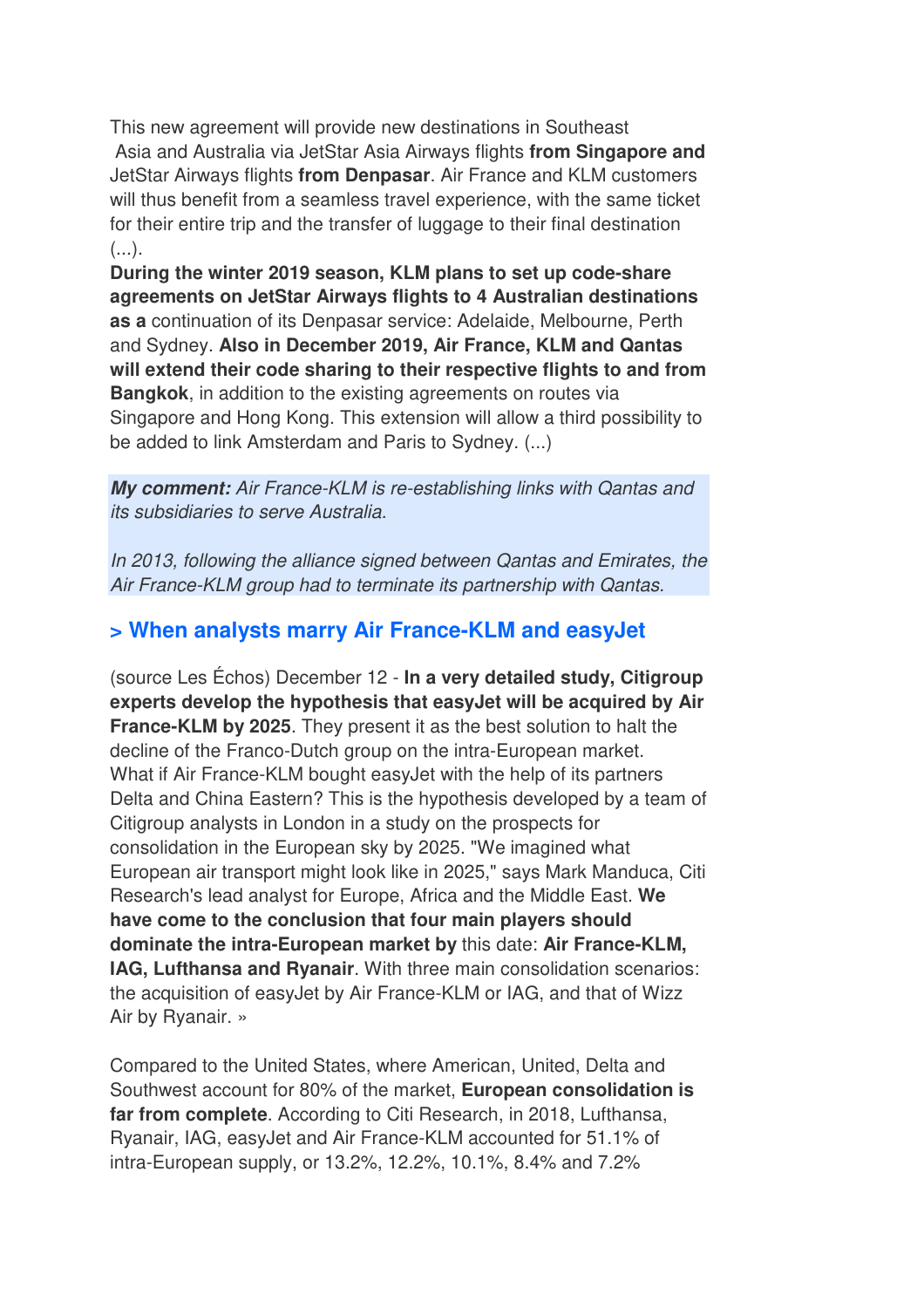respectively. About forty companies follow far behind, which have to settle for the crumbs in this market and are as many prey or potential bankruptcies.

But **why would easyJet be a target**, with a market capitalization exceeding that of Air France-KLM by a good €1 billion? "easy-Jet has an existential problem: **it is positioned in the mid-range segment, with a product that is neither premium nor really low-cost like Ryanair**," says Mark Manduca. All those who were in the same situation, such as Vueling or Norwegian, found themselves in difficulty. In addition, easyJet is surrounded by increasingly larger competitors. What place will it have left if Ryanair buys Wizz air or if IAG gets its hands on Norwegian?"

#### EasyJet in a dead end?

**The growth of easyJet**, although still very strong in France, **would also show signs of weakness**. "Look at the fleet evolution forecasts in their latest 2019 presentation. They are not those of a growing company," the analyst points out. **easyJet expects an average assumption of 361 aircraft in 2023, compared to 352 in 2020, due in** particular to delays in Airbus deliveries. "Stelios Haji-Ioannou[founder and main shareholder of easyJet, editor's note] doesn't want to let easyJet grow," says Mark Manduca. On several occasions in the past, the founder of the company with the orange livery has opposed his management on aircraft orders, perhaps preferring dividends to investments. For Citi Research

 analysts, **easyJet has something to appeal to more than one potential buyer**. Not only "**its current stock market valuation is close to the value of its fleet**", they point out, but **the company** also **has an invaluable portfolio of slots** at London's Gatwick and Luton airports, as well as in Amsterdam, Paris-CDG, Frankfurt, Munich, Madrid, Vienna and Brussels. This will enable Air France-KLM to double its market share on the intra-European market. But other factors could also push it to do so, such as a possible privatization of ADP. In this case, "the new owner will want to increase revenues by increasing traffic, by inviting Ryanair to Roissy-CDG. To resist, Air France-KLM would then have no better solution than to buy the second largest airline in the French market, easyJet," explains Mark Manduca.

Provided that easyJet is for sale and that Air France-KLM management dares to make such a bet. More than ten years ago, the leaders of the Franco-Dutch group studied a possible takeover (...). Finally, they had given up for fear of an outcry from Air France employees, who would have much to fear from a merger of the two airlines' medium-haul networks. Today, Citi Research

's alternative scenarios are not pleasant for Air France-KLM. If the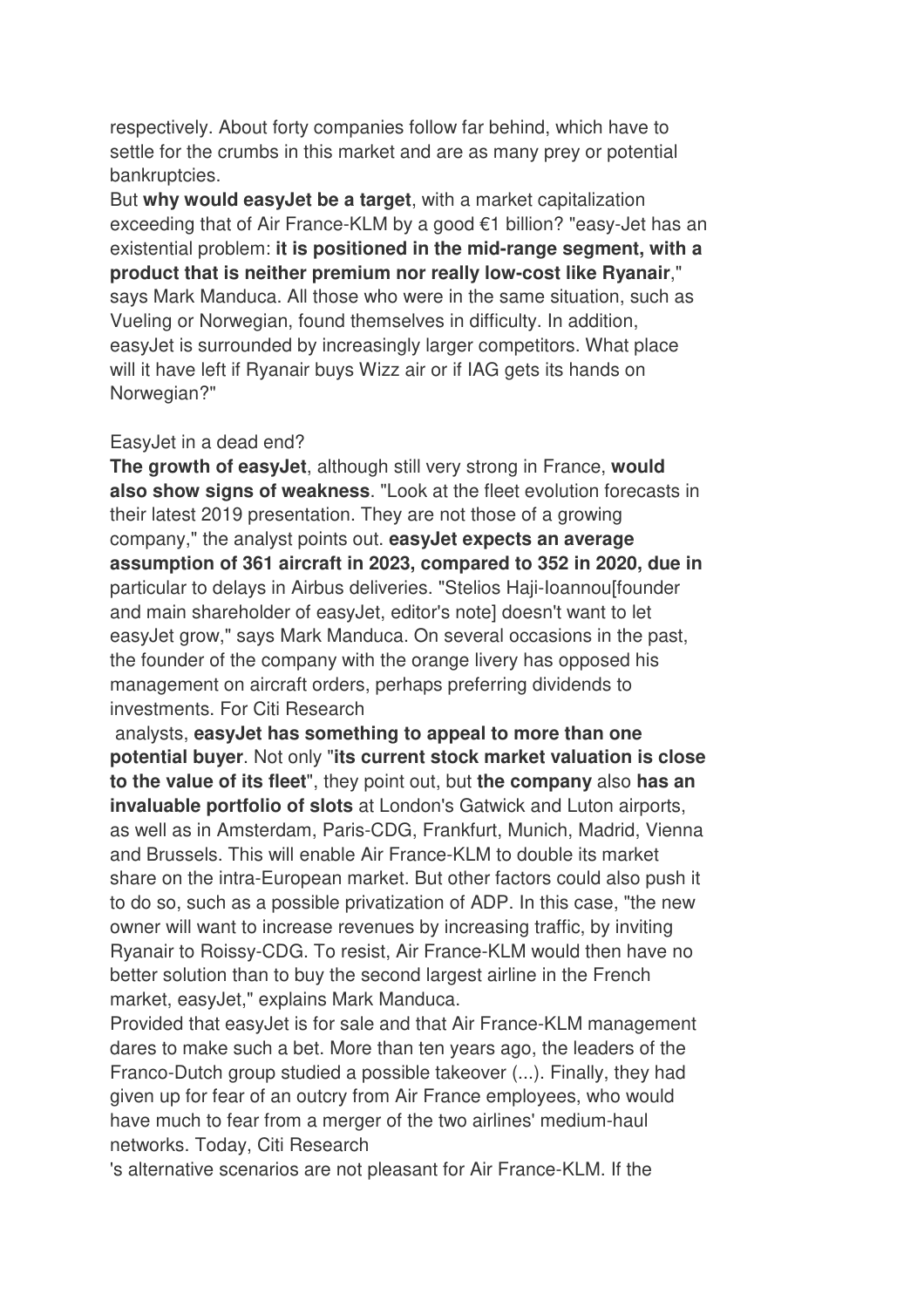situation were to remain unchanged, its market share on the intra-European market would continue to decline. And in the worst-case scenario - that of an acquisition of easyJet by IAG - the Franco-Dutch group would probably definitively lose the first European air transport division.

*My comment: First of all, it should be said that this very interesting article is based on a study carried out outside the Air France-KLM group.* 

*The study is based on one observation: the consolidation in European air transport, which has been under way for about fifteen years, is accelerating. There are many reasons for this.* 

*In recent months, several airlines have gone bankrupt. Iberia has announced its intention to buy Air Europa. British Airways tried to buy Norwegian. Alitalia, in a bad position, sees its future taking shape in dotted lines.* 

*In addition, the hubs of the main airlines are saturated: Heathrow for British Airways, Frankfurt for Lufthansa, Schiphol for KLM. As the saturation of these airports limits the prospects for internal growth, European airlines are looking for external growth solutions.* 

*The year 2020 could well be a decisive step in the consolidation process. How many large European companies will remain once consolidation is completed? Four as suggested by the Citigroup study? Five if easyJet remains independent?*

## **> Air transport does not believe in a recession in 2020**

(source Les Échos) December 11 - And ten! For the **tenth consecutive year, international air transport generated solid profits in 2019**, with an estimated net profit of \$25.9 billion (compared to \$27.3 billion in 2018), on a cumulative revenue of \$838 billion. According to the latest International Air Transport Association (IATA) forecasts released Wednesday in Geneva, this decade of profits is expected to continue into 2020, with net profit expected to rise to 29.3 billion. (...) **European companies are, on the whole, far from being the most efficient financially**. Their cumulative profits in 2019 (\$6.2 billion) are almost three times lower than those of North American companies (\$16.9 billion). Their average margin remains low (3.6%). And the situation shouldn't be very different next year. This is a difference that IATA attributes to higher social costs and taxes in Europe than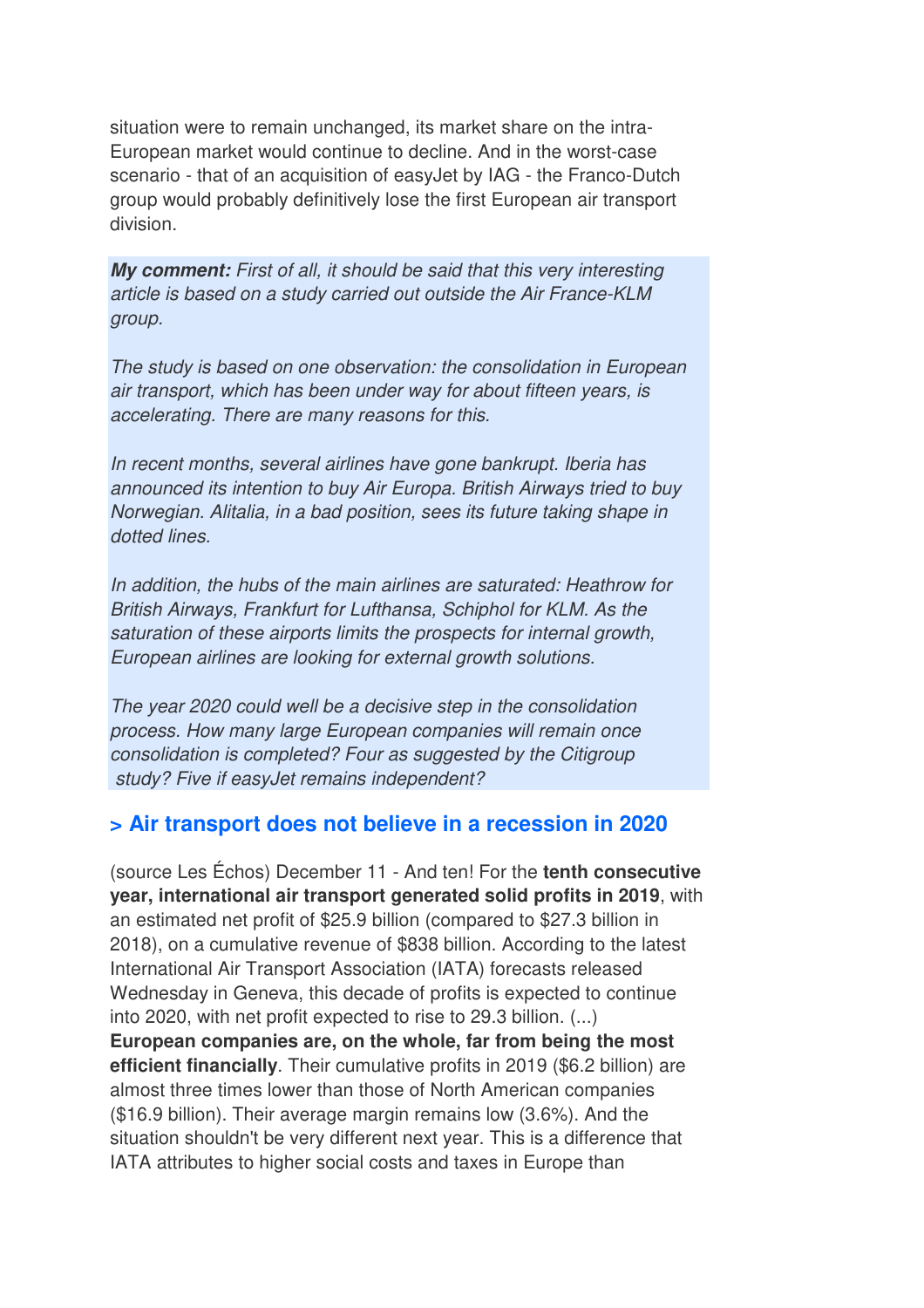elsewhere.

However, this geographical divergence masks an even greater divergence between the leading group of international airlines and the rest of the pack. "**About thirty companies accounted for most of the profits**, while a very large majority recorded no improvement in financial performance. **A significant number even stayed in the red,**" says Brian Pearce.

**This category of lame ducks includes around 40 small European companies**, whose market share rarely exceeds 1% and **which seem doomed to be bought out or disappear.** But it also includes almost all African companies, a number of Asian companies and even companies from the Middle East, which remain in the red overall.

*My comment: While airline net profit is expected to increase in 2020 (\$29 billion), it will still be far from the 2016 result (\$38 billion).*

## **> CO2-free aviation: let's forget the electric aircraft, the solution is elsewhere, says Safran**

(source La Tribune) December 9 - **The abolition of short-haul flights and the race to the electric plane will never**, according to the French aeronautical group Safran, **reduce CO2 emissions generated by aviation by 50% in 2050 compared to 2005**, as set by the International Civil Aviation Organisation (ICAO). (...)

 Electric batteries, which today have a power of 200 watt-hours per kilogram[Wh/kg], are too low. And battery specialists don't have solutions in the boxes.

"**To fly an A320 that carries 80 tons of cargo over distances of up to 5 hours, you would have to carry 180 tons of batteries** that are 5 times more energy efficient than those we know how to make today and **that are beyond the scientists' roadmap,**" explains Stéphane Cueille, Safran's Director of Innovation and R&T.

**However, addressing the problem of flights over 1000 km is the sine qua non condition for achieving the objectives set. They account for 80% of global CO2 emissions[from civil aviation]** and cannot, in most cases, be replaced by other modes of transport. And will never be equipped with 100% electric motors by 2050, let alone 2035. (...)

On the other hand, if Safran excludes electric aircraft for flights over 1000 km, the aerospace group does not say that the objective of reducing CO2 emissions by 50% in 2050 compared to 2005 is not achievable. Quite the contrary. (...)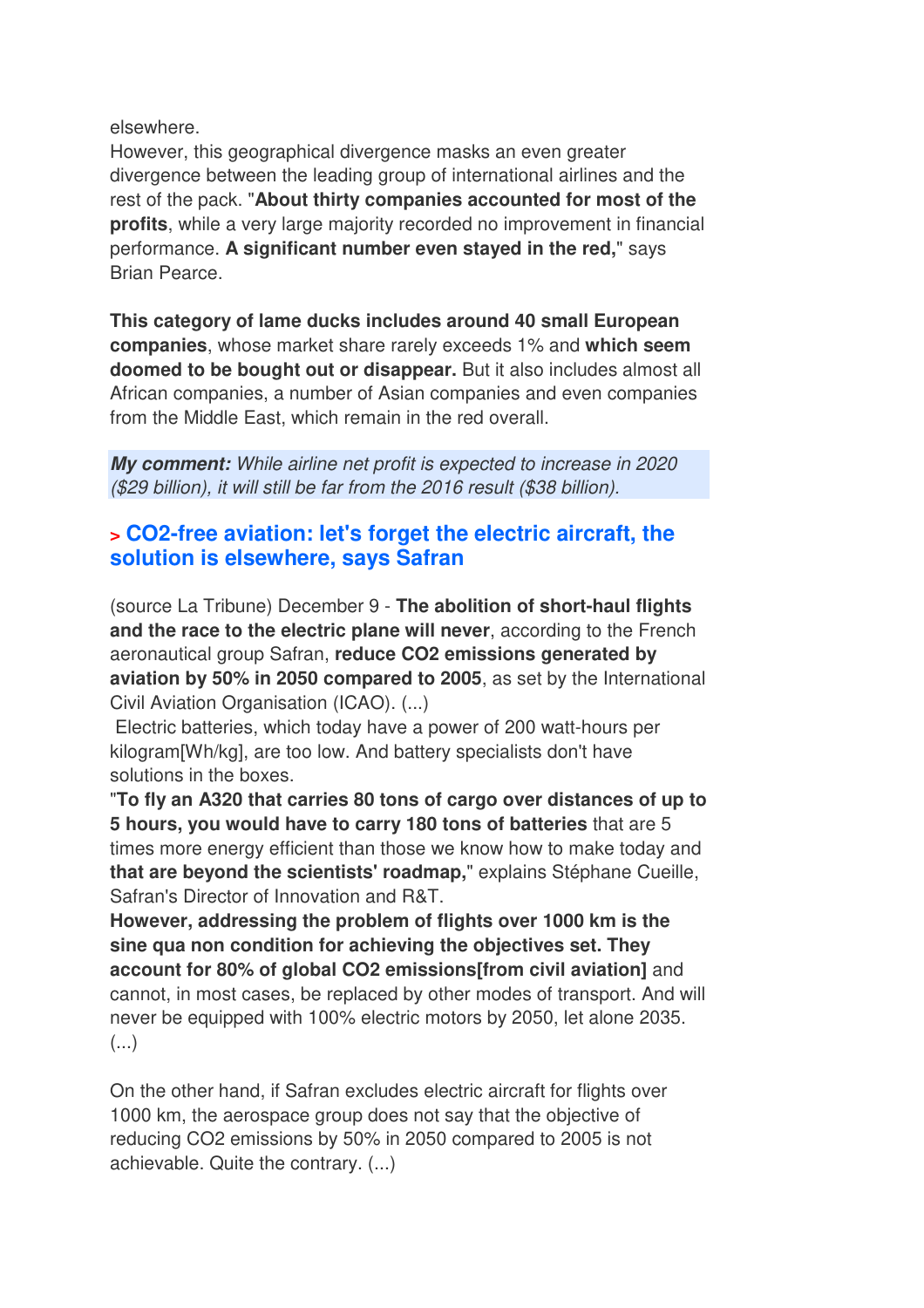**There is no single solution, but a combination of several levers**. Exactly three:

#### **. the entry into service around 2035 of a new ultra-efficient shortand medium-haul aircraft;**

 **. the development of** alternative fuels, initially biofuels, then **synthetic fuels**, all compatible with internal combustion engines;

 **. optimized flight operations management**. (...) The debate between traditional architectures with a fuselage and engines under the wings and broken architectures such as the introduction of "open rotor" engines, located at the rear of the aircraft, continues. If aircraft manufacturers have not been very hot recently with the concept of an "open rotor", the increase in environmental pressure can put this type of engine back on top of the stack. (...)

**To halve CO2 emissions in 2050 compared to 2005, this new aircraft will need a "green" fuel,** which will necessarily be more expensive than today's kerosene. (...)

 But (...) it would not cover all air transport needs by that date. "We believe that alternative fuels will be able to take over," says Stéphane Cueille.

For him, two paths are clear: the first is to use **synthetic** green **fuels**, which are in fact solutions **based on** green **hydrogen** (or Power to  $liquid)$ .  $(...)$ 

 However, if this technology does not succeed in breaking through, Safran believes that there is still another, much more complex solution: **using hydrogen as it is**. This option, which could only be considered after 2040, would represent a "huge" leap forward. Specific aircraft, larger, would be needed to carry the very large cryogenic tanks needed to store liquid hydrogen 2 to 3 times larger than kerosene.

In the end, Safran's roadmap holds water on paper. But (...) **hopes for sustainable and synthetic fuels are conditioned on political support to develop a** biofuels **sector,** first of all biofuels, then green hydrogen, for aviation.

(...) In view of the international specificity of air transport, **such regulation can only take place on a global scale, at** the risk of creating competitiveness gaps between companies that would be obliged to use much more expensive alternative fuels and those that would not be obliged to do so. (...)

 "Ideally, this should be in ICAO. At least in Europe", explains Stéphane Cueille. "Europe must be in a position of influence and not be at odds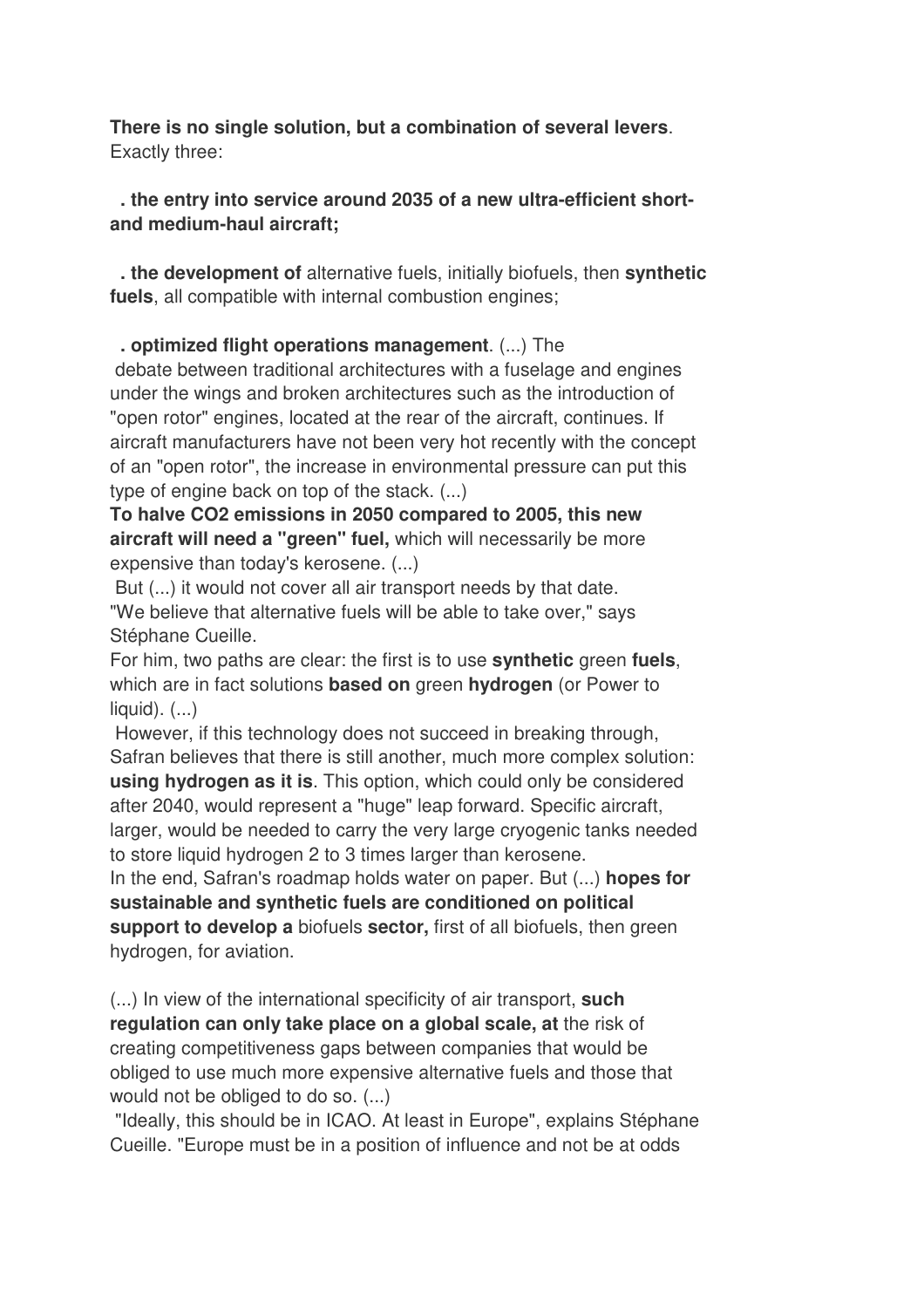with certain countries," he added. (...)

*My comment: Safran is the leading manufacturer of aircraft engines. His opinion deserves to be read carefully.* 

*I would just like to make one further comment: if European governments decide to introduce a "carbon tax" on airlines, this measure will only make sense if the proceeds of this tax are used to finance the production of alternative fuels to kerosene.*

#### **> LAST MINUTE: Boeing decides to suspend production of the 737 MAX, a flight ban**

(source AFP) December 16 - **The aircraft manufacturer Boeing decided on Monday to suspend production of its flagship aircraft, the 737 MAX, from January,** after two accidents that killed 346 people in a few months, without obtaining the approval of the aviation authorities to fly it back.

The American aircraft manufacturer claims to have "continuously" assessed its production plans in the event of a prolonged MAX shutdown. "As a result of this ongoing evaluation, we have decided to give priority to the delivery of stored aircraft and to temporarily suspend production of the 737 program as of next month," he said in a statement. At this stage, it does not foresee any job cuts, but this decision could greatly disrupt its subcontractors. (...)

**This decision**, taken during a meeting on Monday, **is motivated by a number of factors**, the aircraft manufacturer further explained, **including uncertainty regarding the timing and conditions of the aircraft's return to service and approvals for pilot training worldwide**. (...)

 "We continue to work closely with the FAA (the American regulator) and regulators around the world for its safe return to service," a spokesman told AFP Sunday evening after speculation in the press. (...)

**There is no return to service date for daylight saving time**. And **the American regulator**, the FAA, which has been heavily criticized in the certification process, **says it will not give its consent until it is satisfied that the corrective measures taken to the aircraft ensure maximum safety.** (...)

Boeing's share lost 4.3% on Monday in a formal meeting.

*End of the press review*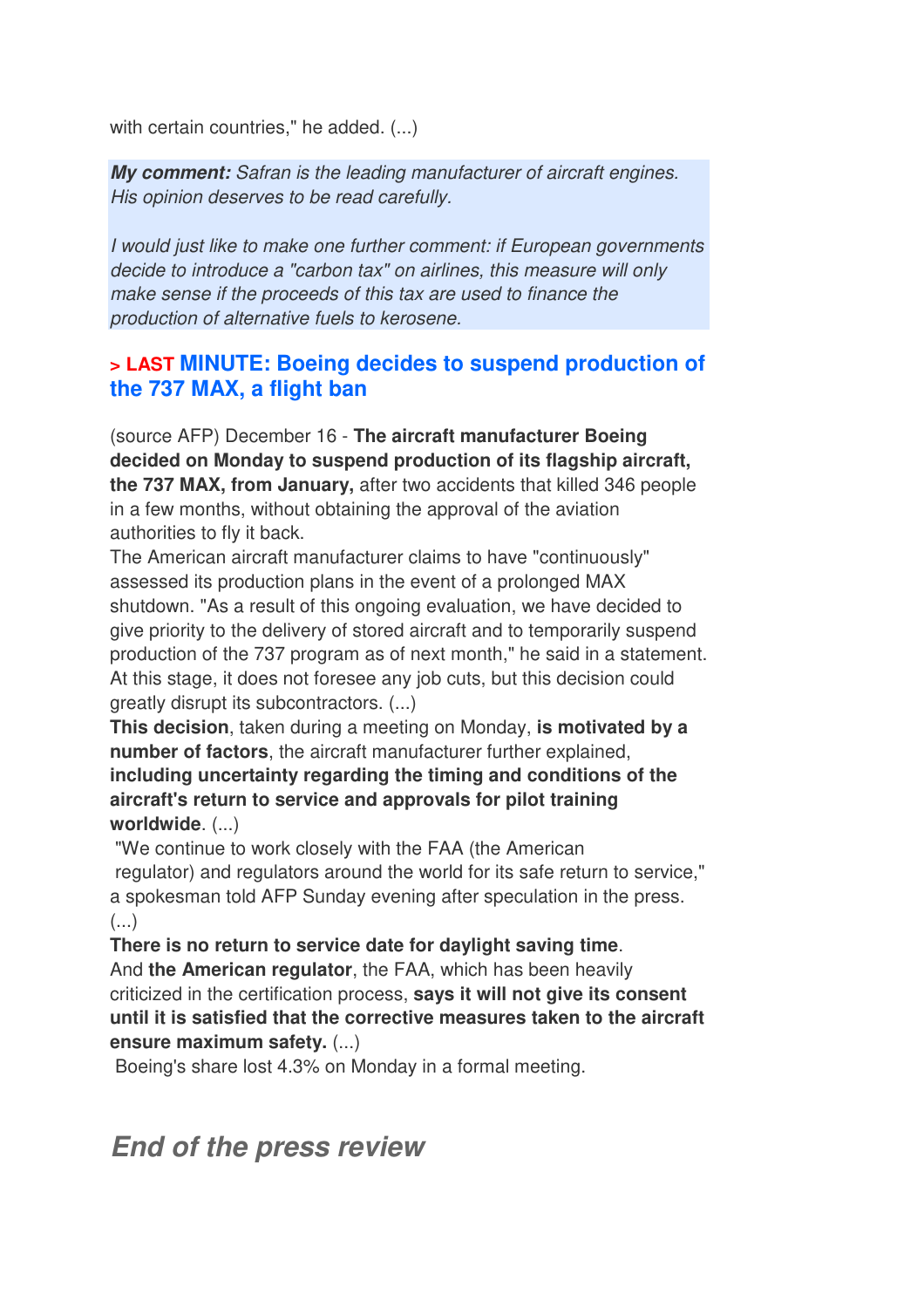#### **> Follow-up to the referendum on the privatisation of Aéroports de Paris**

The consultation mechanism on the privatisation of the ADP group is open from 13 June to March 2020. To lead to a shared initiative referendum (RIP), it requires the signature of 4.7 million voters.

On the Internet, the consultation is signed on the website referendum.interieur.gouv fr

As of 16 December, when half of the signature deadline has passed, the consultation had collected 1,042,000 signatures, or 22.09% of the required signatures.

*My comment: As a reminder, the consultation mechanism on the privatization of the ADP group concerns the following legislative proposal:* 

*The development, operation and development of the Paris-Charles de Gaulle, Paris-Orly and Paris-Le Bourget aerodromes are a national public service within the meaning of the ninth paragraph of the preamble to the Constitution of 27 October 1946.* 

*I would like to remind you of the next steps in the process:* 

*1- At the end of the nine-month support period, the Constitutional Council will check whether the proposed law has the support of at least one-tenth of the voters registered on the electoral lists.* 

*2- If the proposed law has not been examined at least once by each of the two assemblies (National Assembly and Senate) within six months of the publication in the Official Gazette of the Constitutional Council's decision declaring that the 10% voter threshold has been reached, the President of the Republic shall submit it to a referendum.* 

## *End of the press review*

### **> My comment on the evolution of the Air France-KLM share price**

**The Air France-KLM share is at €10.60 at the end of Monday 16**